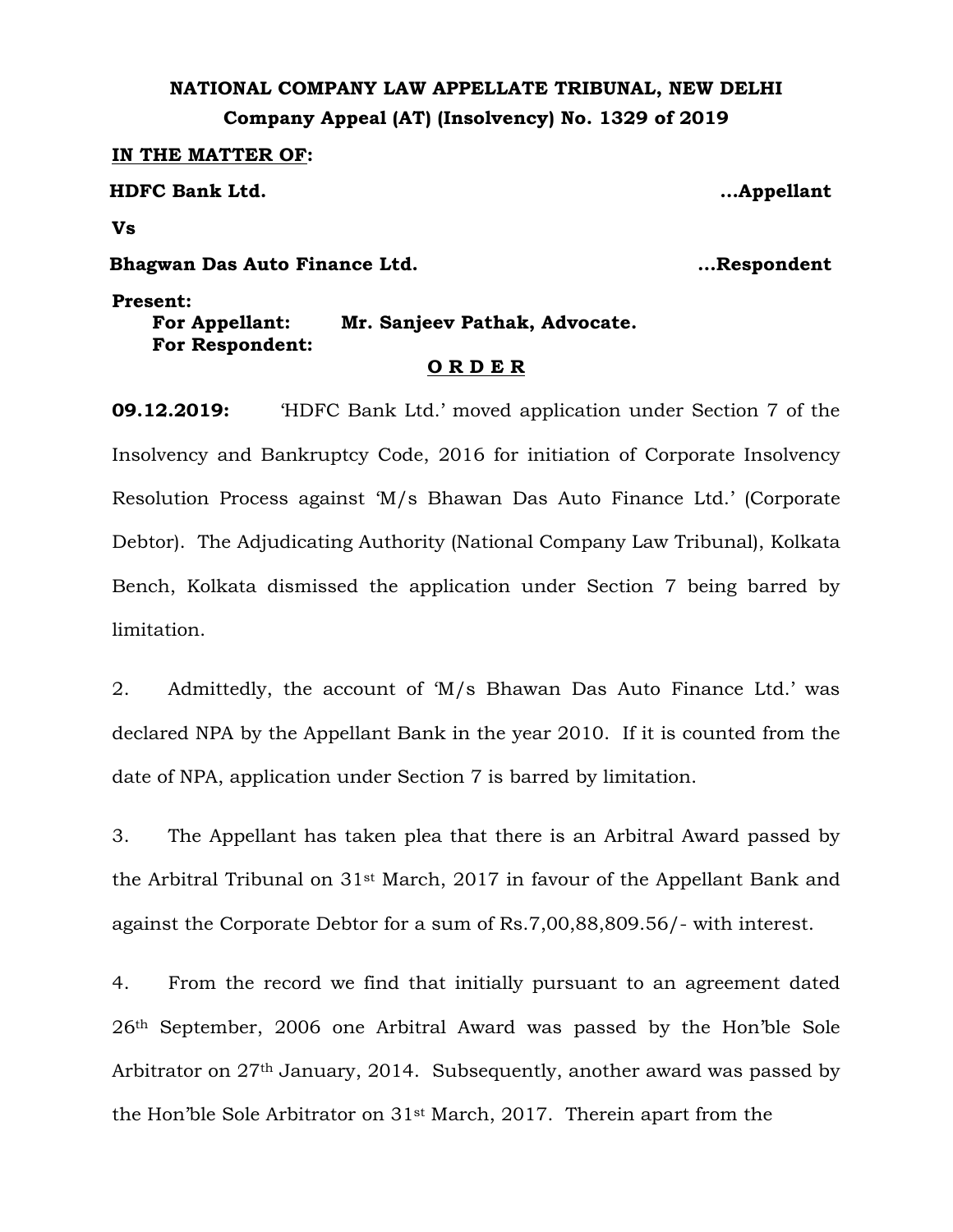amount of Rs.7,00,88,809.56/- the Arbitral Tribunal awarded interest  $@$  18% from the date of award till date of payment by the Respondent or realization thereof. Therefore, if the Appellant intends to rely on the award, we hold that there is no default and thereon application under Section 7 is not maintainable.

5. From plain reading of the application, we find that the Appellant wants execution of award. Section 65 of the I&B Code reads as follows:-

## *"Fraudulent or malicious initiation of proceedings.*

*65(1) If, any person initiates the insolvency resolution process or liquidation proceedings fraudulently or with malicious intent for any purpose other than for the resolution of insolvency, or liquidation, as the case may be, the adjudicating authority may impose upon such person a penalty which shall not be less than one lakh rupees, but may extend to one core rupees.*

*(2) If, any person initiates voluntary liquidation proceedings*  with the intent to defraud any person, the adjudicating *authority may impose upon such person a penalty which shall not less than one lakh rupees but may extend to one crore rupees."*